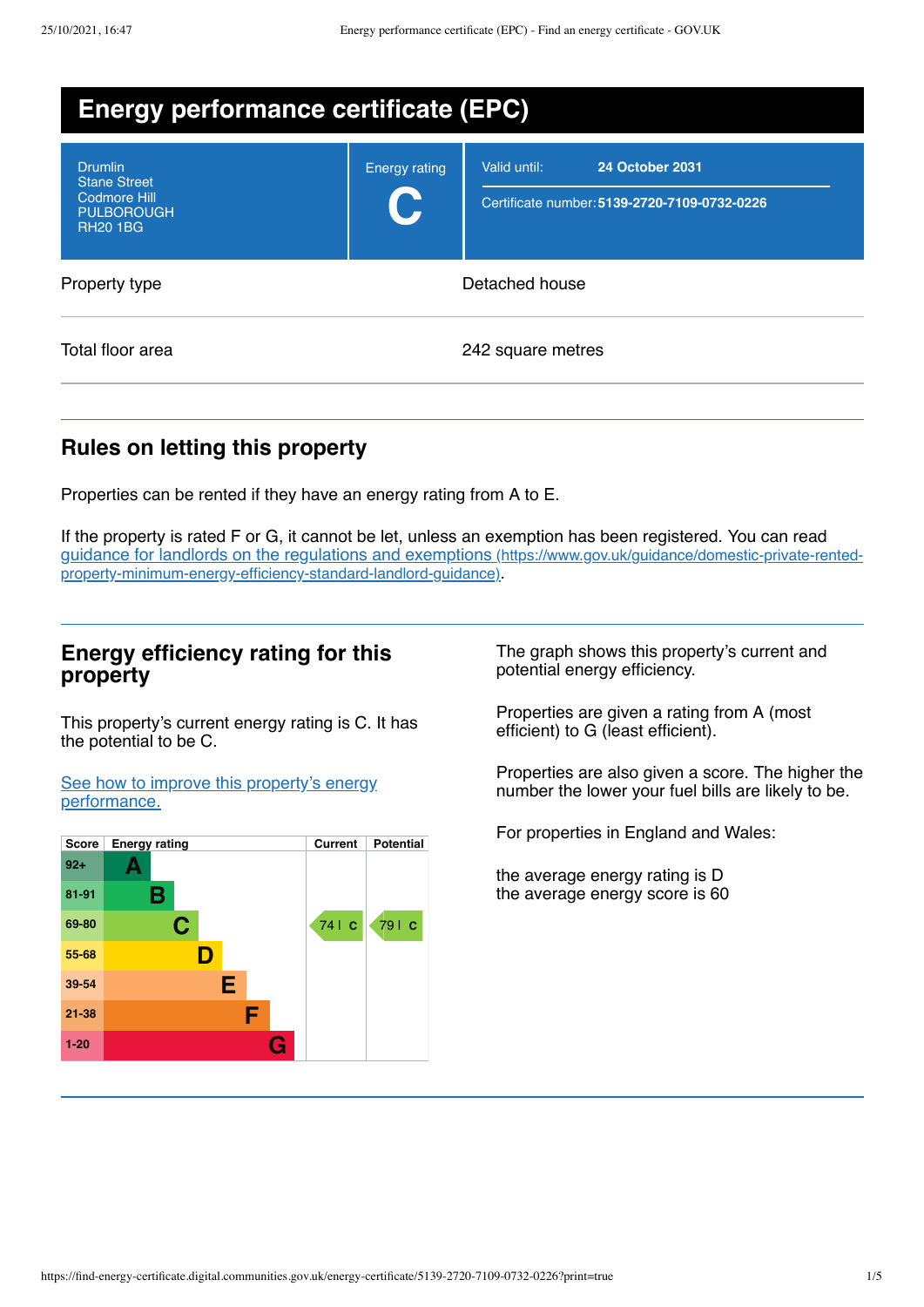# **Breakdown of property's energy performance**

This section shows the energy performance for features of this property. The assessment does not consider the condition of a feature and how well it is working.

Each feature is assessed as one of the following:

- very good (most efficient)
- good
- average
- poor
- very poor (least efficient)

When the description says "assumed", it means that the feature could not be inspected and an assumption has been made based on the property's age and type.

| <b>Feature</b>       | <b>Description</b>                          | Rating |
|----------------------|---------------------------------------------|--------|
| Wall                 | Timber frame, as built, insulated (assumed) | Good   |
| Roof                 | Pitched, insulated (assumed)                | Good   |
| Roof                 | Roof room(s), insulated (assumed)           | Good   |
| Window               | Fully double glazed                         | Good   |
| Main heating         | Boiler and radiators, mains gas             | Good   |
| Main heating control | Programmer, room thermostat and TRVs        | Good   |
| Hot water            | From main system                            | Good   |
| Lighting             | Low energy lighting in 50% of fixed outlets | Good   |
| Floor                | Suspended, limited insulation (assumed)     | N/A    |
| Secondary heating    | Room heaters, wood logs                     | N/A    |

#### **Low and zero carbon energy sources**

Low and zero carbon energy sources release very little or no CO2. Installing these sources may help reduce energy bills as well as cutting carbon emissions. The following low or zero carbon energy sources are installed in this property:

• Biomass secondary heating

#### **Primary energy use**

The primary energy use for this property per year is 136 kilowatt hours per square metre (kWh/m2).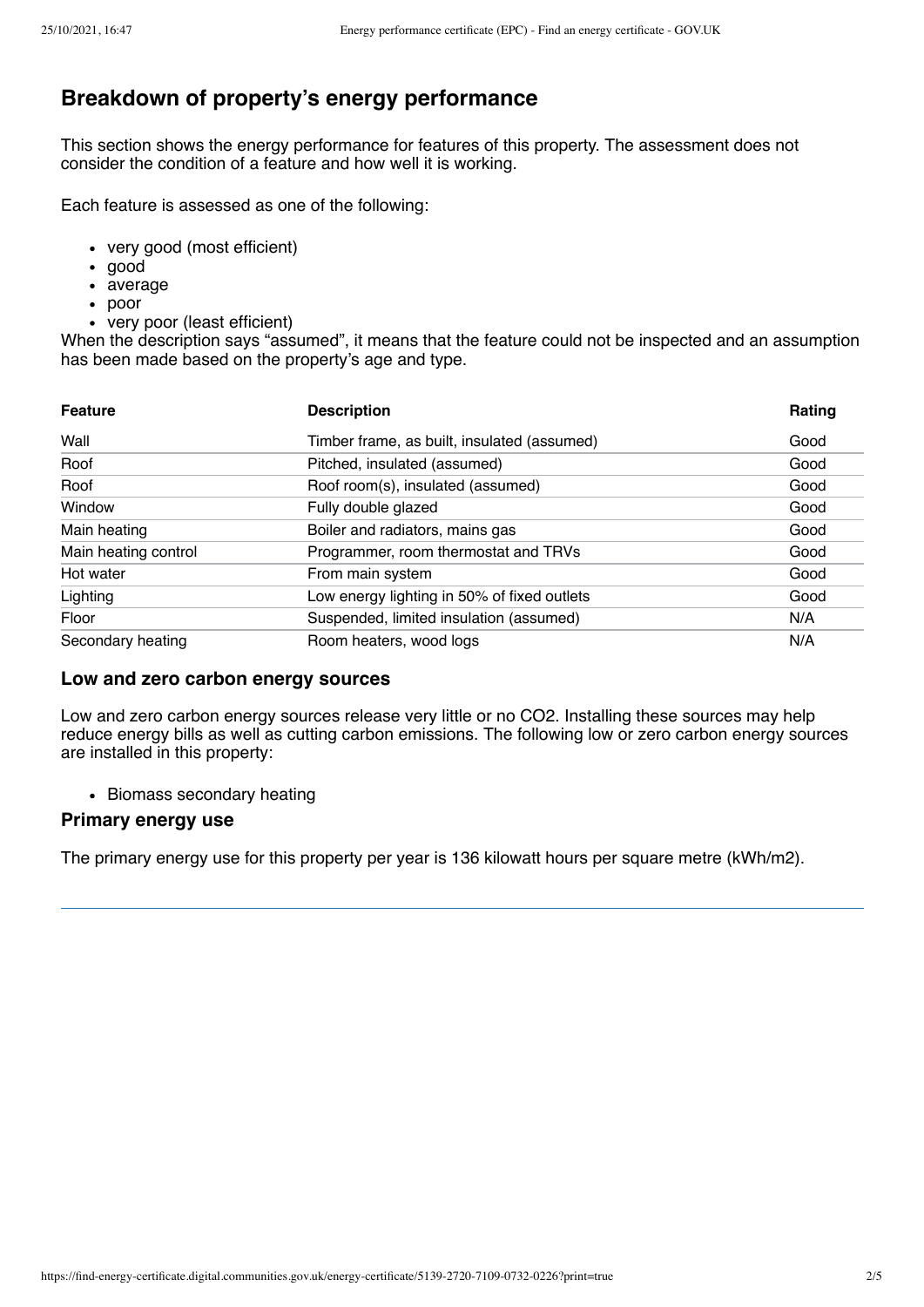## **Environmental impact of this property**

One of the biggest contributors to climate change is carbon dioxide (CO2). The energy used for heating, lighting and power in our homes produces over a quarter of the UK's CO2 emissions.

| An average household<br>produces | 6 tonnes of CO <sub>2</sub> |  |
|----------------------------------|-----------------------------|--|
| This property produces           | 5.3 tonnes of CO2           |  |

This property's potential production 4.1 tonnes of CO2

By making the [recommended](#page-2-0) changes, you could reduce this property's CO2 emissions by 1.2 tonnes per year. This will help to protect the environment.

Environmental impact ratings are based on assumptions about average occupancy and energy use. They may not reflect how energy is consumed by the people living at the property.

# <span id="page-2-0"></span>**How to improve this property's energy performance**

Making any of the recommended changes will improve this property's energy efficiency.

If you make all of the recommended changes, this will improve the property's energy rating and score from C (74) to C (79).

| <b>Recommendation</b>        | <b>Typical installation cost</b> | <b>Typical yearly saving</b> |
|------------------------------|----------------------------------|------------------------------|
| 1. Low energy lighting       | £45                              | £58                          |
| 2. Solar photovoltaic panels | £3,500 - £5,500                  | £373                         |

### **Paying for energy improvements**

Find energy grants and ways to save energy in your home. [\(https://www.gov.uk/improve-energy-efficiency\)](https://www.gov.uk/improve-energy-efficiency)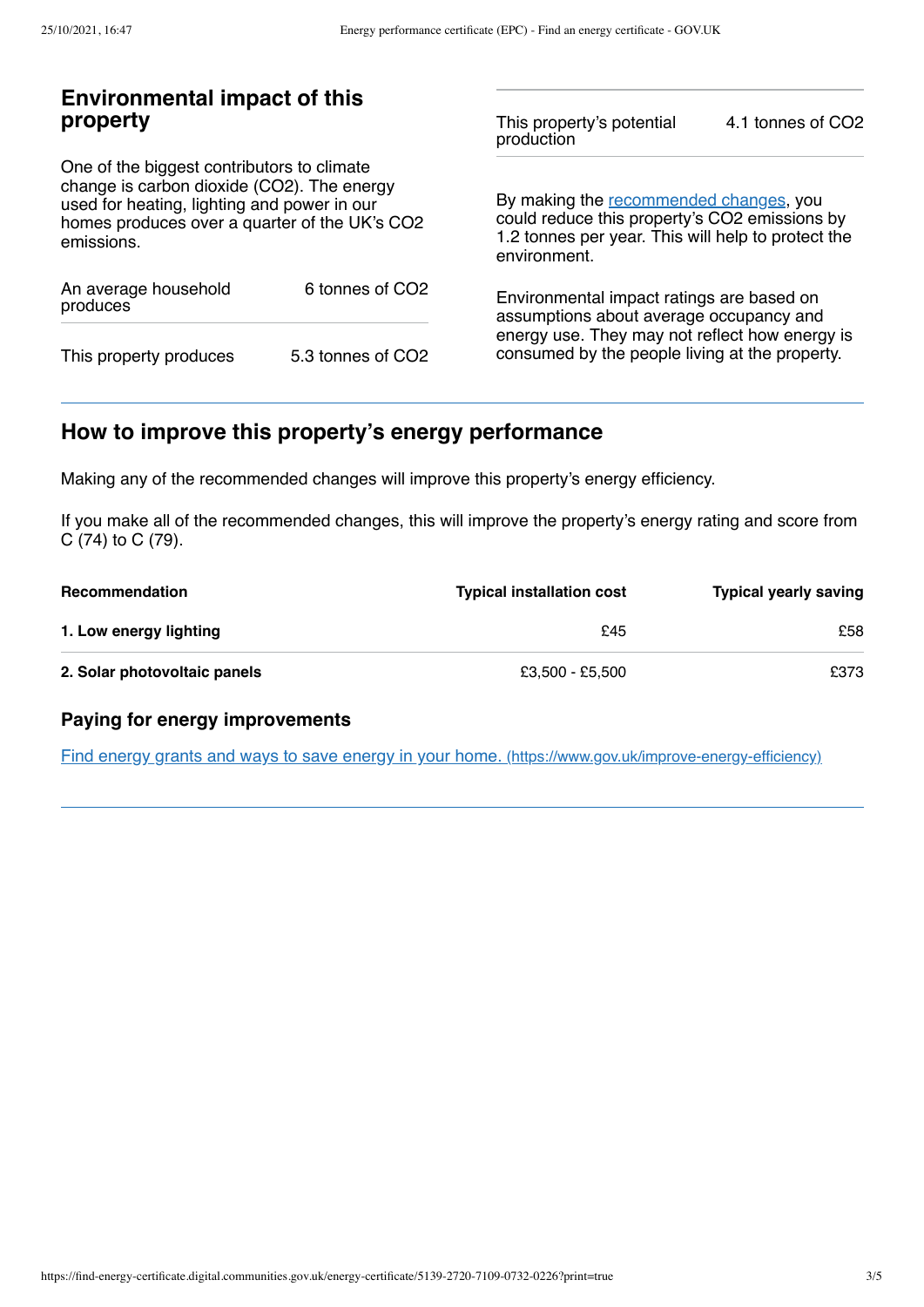## **Estimated energy use and potential savings**

| Estimated yearly energy<br>cost for this property | £1276 |
|---------------------------------------------------|-------|
| Potential saving                                  | £59   |

The estimated cost shows how much the average household would spend in this property for heating, lighting and hot water. It is not based on how energy is used by the people living at the property.

The estimated saving is based on making all of the [recommendations](#page-2-0) in how to improve this property's energy performance.

For advice on how to reduce your energy bills visit Simple Energy Advice [\(https://www.simpleenergyadvice.org.uk/\)](https://www.simpleenergyadvice.org.uk/).

### **Heating use in this property**

Heating a property usually makes up the majority of energy costs.

| Estimated energy used to heat this property |                                        |  |
|---------------------------------------------|----------------------------------------|--|
| Space heating                               | 18613 kWh per year                     |  |
| Water heating                               | 2368 kWh per year                      |  |
| insulation                                  | Potential energy savings by installing |  |
| <b>Type of insulation</b>                   | Amount of energy saved                 |  |
| Loft insulation                             | 344 kWh per year                       |  |

You might be able to receive Renewable Heat Incentive payments [\(https://www.gov.uk/domestic](https://www.gov.uk/domestic-renewable-heat-incentive)renewable-heat-incentive). This will help to reduce carbon emissions by replacing your existing heating system with one that generates renewable heat. The estimated energy required for space and water heating will form the basis of the payments.